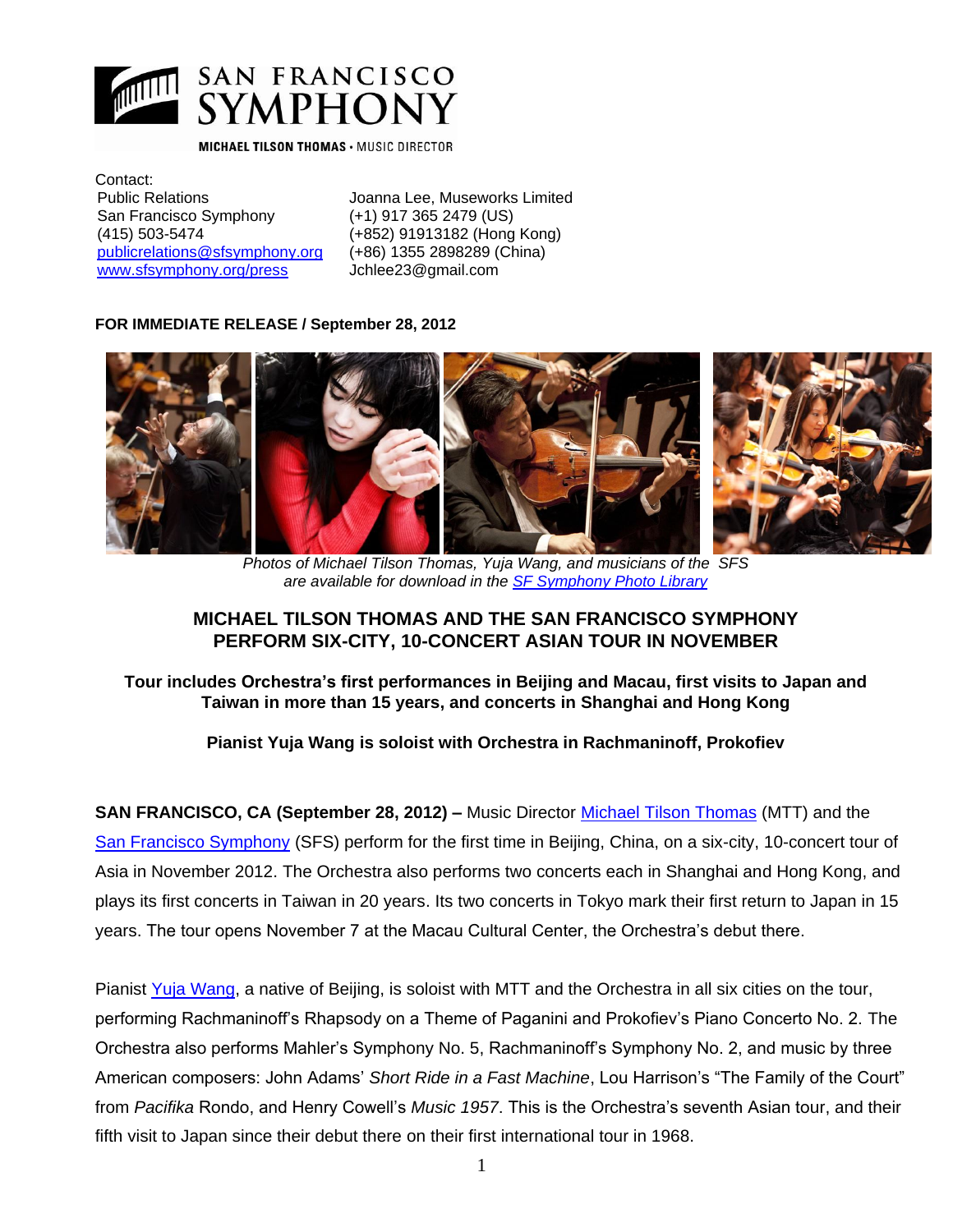The Orchestra also plans a variety of educational and outreach activities in China. As a cultural exchange underscoring the sister city relationship between San Francisco and Shanghai, MTT and San Francisco Symphony musicians will lead a day of master classes with students from the Shanghai Conservatory of Music on November 13. The Shanghai Conservatory of Music was founded in 1927 and is one of the most important music schools in China. MTT will also lead a master class in conducting for Conservatory students, and conduct the Shanghai Conservatory Youth Symphony musicians. SFS Executive Director Brent Assink and General Manager John Kieser will speak with arts management students and faculty at the Conservatory's Department of Arts Management. Musicians of the SF Symphony will also lead master classes at the Central Conservatory of Music in Beijing, where tour soloist Yuja Wang was a student. Further details of the Orchestra's educational activities in China will be announced at a later date.

The Orchestra's recording series on SFS Media continues to reflect the artistic identity of its programming, including its commitment to performing the work of American maverick composers alongside that of the core classical masterworks. In conjunction with the November tour, Tilson Thomas and the Orchestra will release a new recording from their acclaimed two-week *American Mavericks* Festival last season, including works by Lou Harrison, Henry Cowell and Edgard Varèse. In February 2012, MTT and the Orchestra released a recording of John Adams' *Short Ride in a Fast Machine* with the SFS-commissioned *Harmonielehre* on SFS Media.

Michael Tilson Thomas and the San Francisco Symphony maintain a leading presence among American orchestras around the world through an active touring program, award-winning recordings, and innovative broadcast and education projects. In 1996, MTT led the orchestra on the first of their nearly two dozen national and international tours together to Europe, Asia and throughout the United States, with annual performances at Carnegie Hall. Recent tour highlights include the March 2012 two-week national U.S. tour of all-American Mavericks music, with Meredith Monk, Jessye Norman, Paul Jacobs, Emanuel Ax, Joan La Barbara, Jeremy Denk, and Mason Bates; a 2011 three-week tour of Europe; a 2007 European tour that featured two televised appearances at the BBC Proms in London, concerts in Edinburgh, Berlin and Frankfurt, and at several major European festivals, including Lucerne; and their first appearances in mainland China, including opening the Hong Kong Arts Festival, as part of their 2006 Asia tour. They opened Carnegie Hall's 2008-09 season with a gala tribute to Leonard Bernstein that was filmed and broadcast nationally on Thirteen/WNET New York's *Great Performances* on PBS television.

Based in one of the most ethnically diverse communities in the United States, the San Francisco Symphony has a similarly diverse musician roster. Of the 100-plus musicians in the SF Symphony, almost a dozen are Chinese- or Japanese-Americans. The orchestra's recordings have long been in demand by Japanese music fans and audiophiles, and the Orchestra and Tilson Thomas have a long-lasting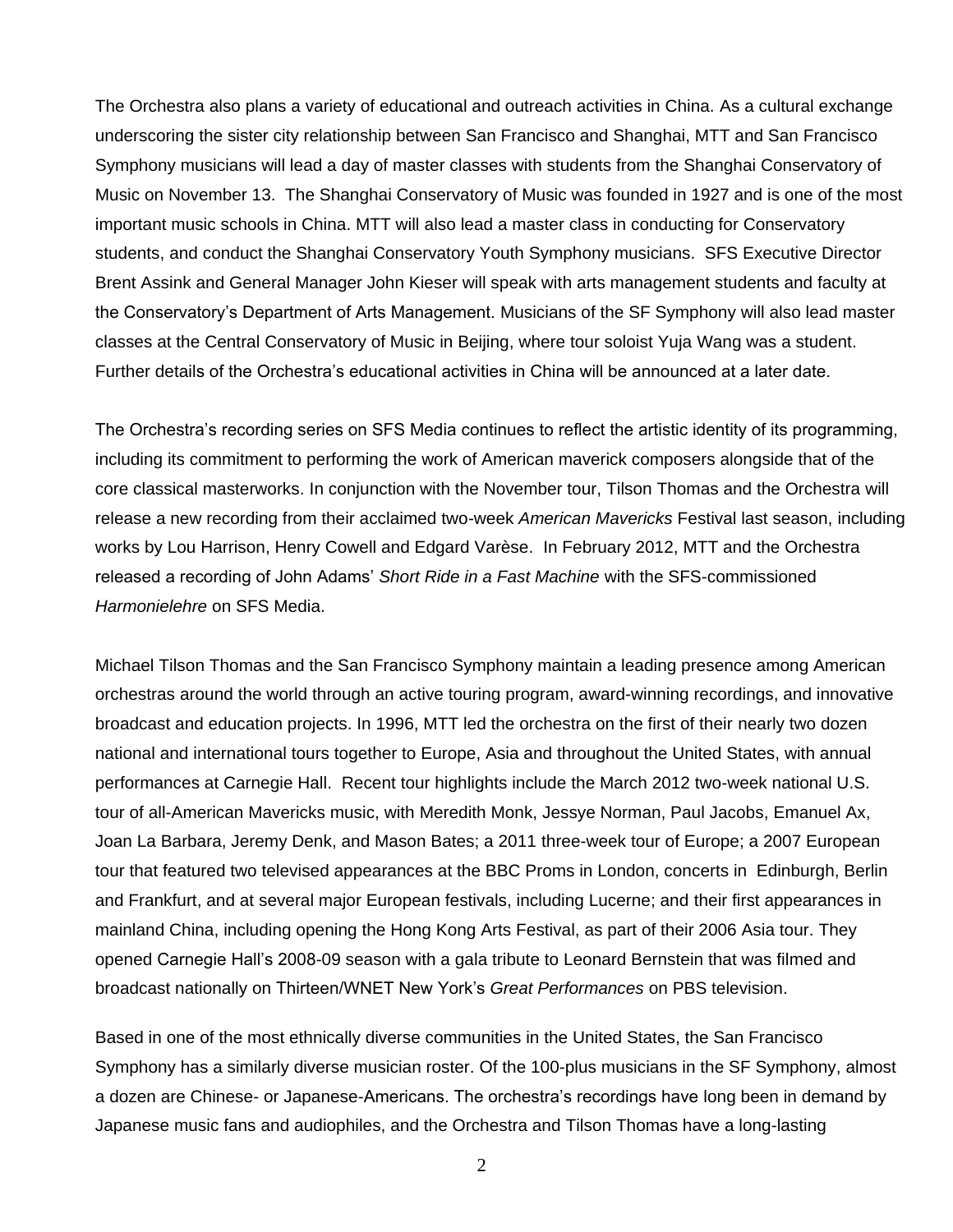relationship with the country. Japan was the Orchestra's first destination on its first international tour, in 1968. They returned in 1975 under then-Music Director Seiji Ozawa, who led the Orchestra from 1970- 1977. Until 2000, Michael Tilson Thomas was co-Artistic Director of the Pacific Music Festival, which he and Leonard Bernstein inaugurated in Sapporo, Japan in 1990.

## **About Yuja Wang**

Born in Beijing in 1987, [Yuja Wang](http://www.opus3artists.com/artists/yuja-wang/) began studying piano at age six, with her earliest public performances taking place in China, Australia and Germany. She studied at the Central Conservatory of Music in Beijing under Ling Yuan and Zhou Guangren. From 1999 to 2001 she participated in the Morningside Music summer program at Calgary's Mount Royal College, an artistic and cultural exchange program between Canada and China, and began studying with Hung Kuan Chen and Tema Blackstone at the Mount Royal College Conservatory. In 2002, when she was 15, she won Aspen Music Festival's concerto competition. She then moved to the U.S. to study with Gary Graffman at The Curtis Institute of Music in Philadelphia, where she graduated in 2008. In 2006 Yuja received the Gilmore Young Artist Award. In 2010 she was awarded the prestigious Avery Fisher Career Grant.

Since her 2005 debut with the National Arts Centre Orchestra led by Pinchas Zukerman, Yuja Wang has already performed with many of the world's prestigious orchestras, including, in addition to the San Francisco Symphony, the Boston Symphony Orchestra, Chicago Symphony Orchestra, Cleveland Orchestra, Dallas Symphony Orchestra, Detroit Symphony Orchestra, Houston Symphony, Los Angeles Philharmonic, National Symphony, New World Symphony, Philadelphia Orchestra, and the Pittsburgh Orchestra, and internationally with the Tonhalle Orchestra, China Philharmonic, Filarmonica della Scala, Gulbenkian Orchestra, London Philharmonic, the NHK Symphony in Tokyo and Orchestra Mozart, among others. She made her debut with the San Francisco Symphony in 2006 at its annual Chinese New Year concert, and has returned to perform with the Orchestra each year since then, developing a close artistic connection with Michael Tilson Thomas. She performed in Japan and Korea with the New York Philharmonic on its 2006 tour. In 2008 Yuja performed as a soloist with the YouTube Symphony Orchestra led by Tilson Thomas at Carnegie Hall. Prior to this tour, she performs Rachmaninoff's Rhapsody on a Theme of Paganini October 27 and Prokofiev's Piano Concerto No. 2 on October 31 with MTT and the Orchestra in San Francisco.

Her acclaimed recordings include *Transformation*, for which she received an Echo Award 2011 as Young Artist of the Year. Wang next collaborated with Claudio Abbado and the Mahler Chamber Orchestra to record her first concerto album featuring Rachmaninoff's Rhapsody on a Theme of Paganini and Piano Concerto No. 2 in C minor, which was nominated for a Grammy® as Best Classical Instrumental Solo.

3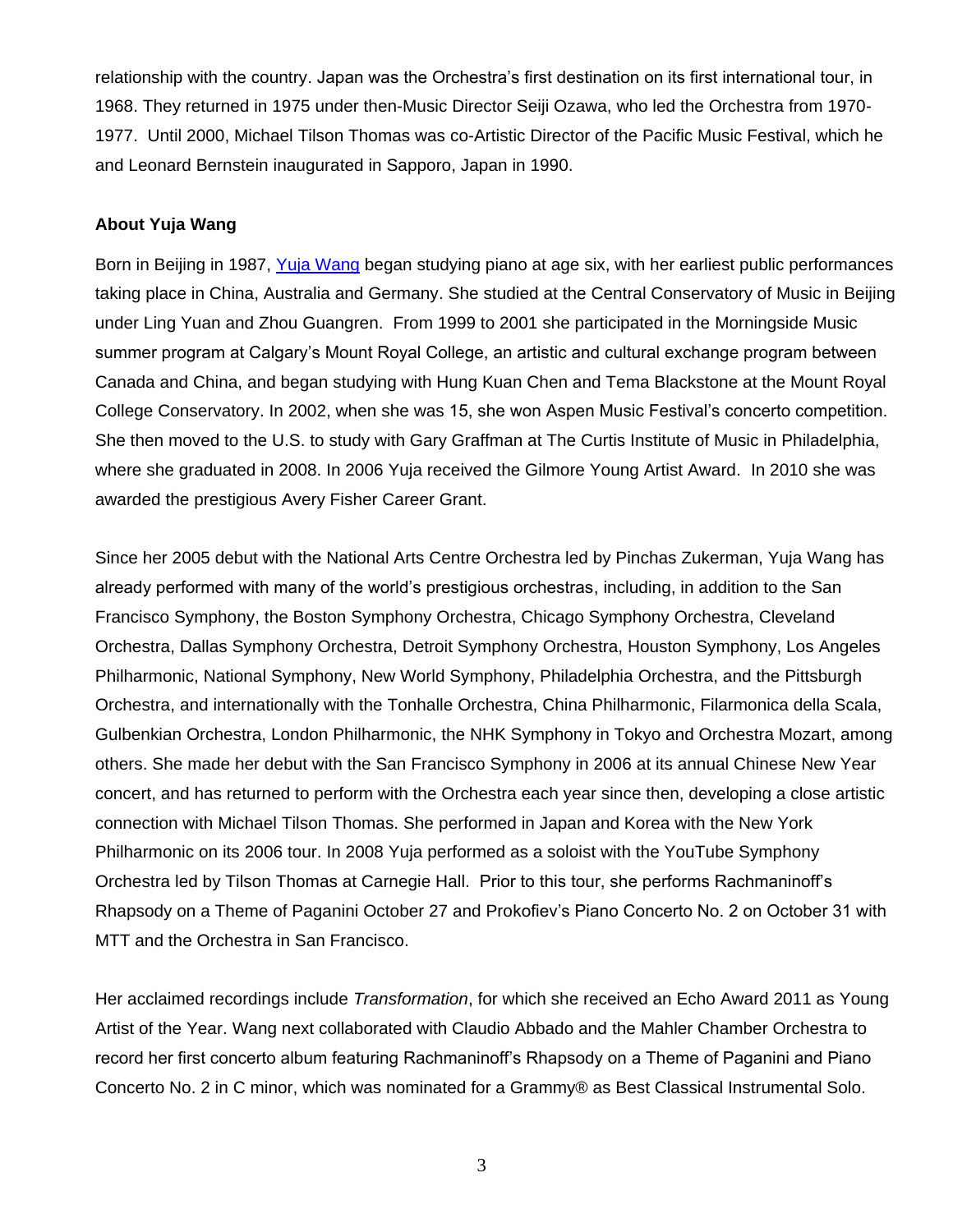Her most recent record, *Fantasia*, is a collection of encore pieces by Albéniz, Bach, Chopin, Rachmaninoff, Saint-Saëns, Scriabin and others.

For more information, please contact the SF Symphony Public Relations Department at 415-503-5474 or email [publicrelations@sfsymphony.org,](mailto:publicrelations@sfsymphony.org) or contact Joanna Lee at (+852) 91913182 (Hong Kong) or [jchlee23@gmail.com.](mailto:jchlee23@gmail.com)

*The Symphony's 2012 tour of Asia is made possible by Galaxy Entertainment Group and K. Wah Group, with additional support for its November 9 concert in Hong Kong from Yuanta Securities (Hong Kong) Company Limited.*

> *The Symphony's educational initiatives in Beijing and Shanghai are supported by a grant from the W.L.S. Spencer Foundation.*

*The Symphony's performance at the Macau International Music Festival on November 7 is exclusively sponsored by Galaxy Entertainment Group and K. Wah Group, with additional support from Mid Atlantic Arts Foundation through USArtists International in partnership with the National Endowment for the Arts and the Andrew W. Mellon Foundation.*

## **SAN FRANCISCO SYMPHONY ASIAN TOUR NOVEMBER 2012**

**Michael Tilson Thomas, Music Director Yuja Wang, piano**

# **Wednesday, November 7 at 8 p.m. Macau Cultural Center**

Michael Tilson Thomas, conductor Yuja Wang, piano San Francisco Symphony

Prokofiev / Piano Concerto No. 2 in G minor, Opus 16 Rachmaninoff / Symphony No. 2 in E minor, Opus 27

Tickets on sale now

# **Thursday, November 8 at 8 p.m. Hong Kong Cultural Centre**

Michael Tilson Thomas, conductor Yuja Wang, piano San Francisco Symphony

Prokofiev / Piano Concerto No. 2 in G minor, Opus 16 Rachmaninoff / Symphony No. 2 in E minor, Opus 27

**Macau**

**Hong Kong**

**Friday, November 9 at 8 p.m. Hong Kong Cultural Centre**

*\_\_\_\_\_\_\_\_\_\_\_\_\_\_\_\_\_\_\_\_\_\_\_\_\_\_\_\_\_\_\_\_\_\_\_\_\_\_\_\_\_\_\_\_\_\_\_\_\_\_\_\_\_\_\_\_\_\_\_\_\_\_\_\_\_\_\_\_\_\_\_\_\_\_\_\_\_\_\_\_\_\_\_\_\_\_\_*

\_\_\_\_\_\_\_\_\_\_\_\_\_\_\_\_\_\_\_\_\_\_\_\_\_\_\_\_\_\_\_\_\_\_\_\_\_\_\_\_\_\_\_\_\_\_\_\_\_\_\_\_\_\_\_\_\_\_\_\_\_\_\_\_\_\_\_\_\_\_\_\_\_\_\_\_\_\_\_\_\_\_\_\_\_\_\_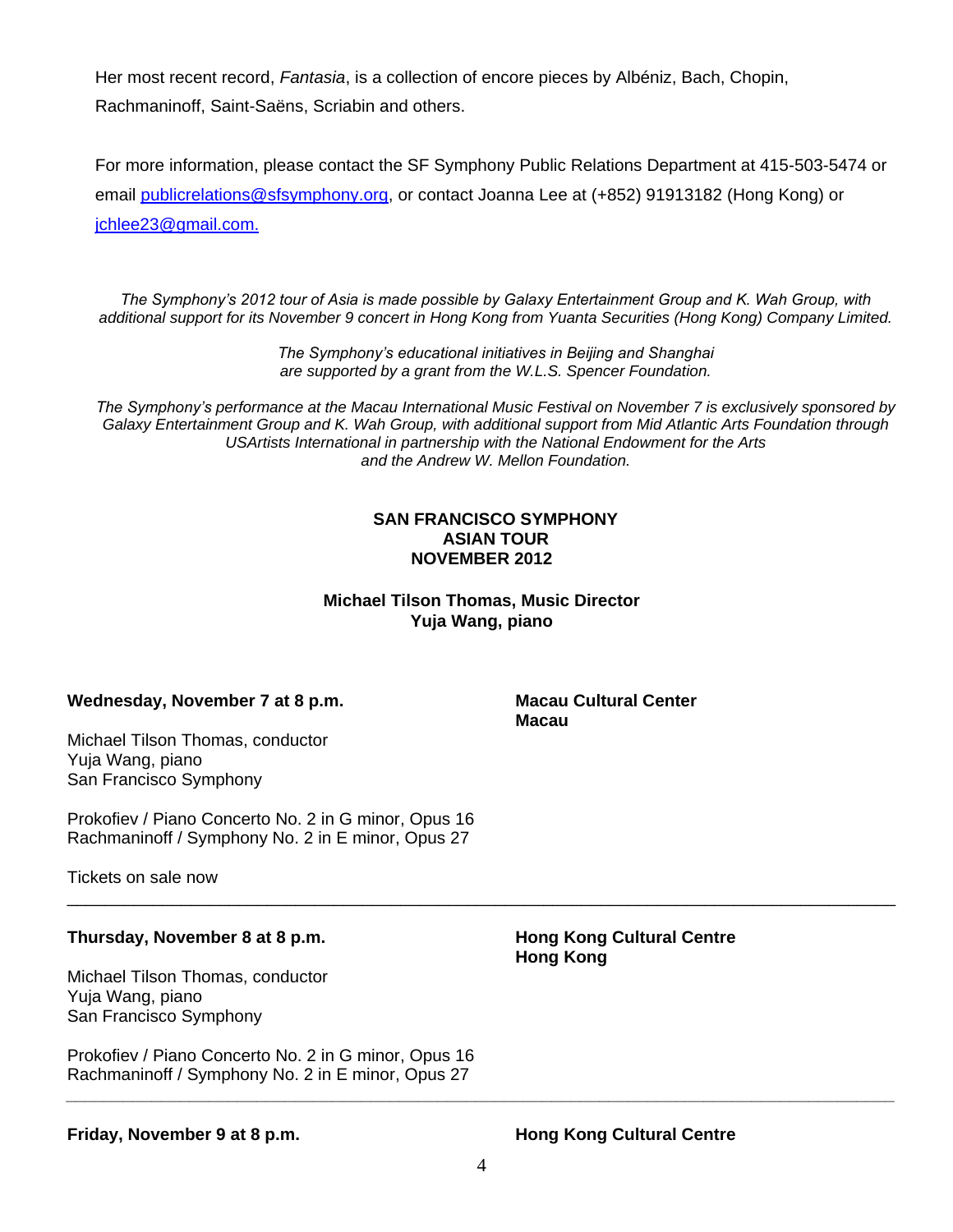# **Hong Kong**

\_\_\_\_\_\_\_\_\_\_\_\_\_\_\_\_\_\_\_\_\_\_\_\_\_\_\_\_\_\_\_\_\_\_\_\_\_\_\_\_\_\_\_\_\_\_\_\_\_\_\_\_\_\_\_\_\_\_\_\_\_\_\_\_\_\_\_\_\_\_\_\_\_\_\_\_\_\_\_\_\_\_\_\_\_\_\_

\_\_\_\_\_\_\_\_\_\_\_\_\_\_\_\_\_\_\_\_\_\_\_\_\_\_\_\_\_\_\_\_\_\_\_\_\_\_\_\_\_\_\_\_\_\_\_\_\_\_\_\_\_\_\_\_\_\_\_\_\_\_\_\_\_\_\_\_\_\_\_\_\_\_\_\_\_\_\_\_\_\_\_\_\_\_\_

*\_\_\_\_\_\_\_\_\_\_\_\_\_\_\_\_\_\_\_\_\_\_\_\_\_\_\_\_\_\_\_\_\_\_\_\_\_\_\_\_\_\_\_\_\_\_\_\_\_\_\_\_\_\_\_\_\_\_\_\_\_\_\_\_\_\_\_\_\_\_\_\_\_\_\_\_\_\_\_\_\_\_\_\_\_\_\_*

*\_\_\_\_\_\_\_\_\_\_\_\_\_\_\_\_\_\_\_\_\_\_\_\_\_\_\_\_\_\_\_\_\_\_\_\_\_\_\_\_\_\_\_\_\_\_\_\_\_\_\_\_\_\_\_\_\_\_\_\_\_\_\_\_\_\_\_\_\_\_\_\_\_\_\_\_\_\_\_\_\_\_\_\_\_\_\_*

Michael Tilson Thomas, conductor San Francisco Symphony

Lou Harrison / "The Family of the Court" from *Pacifika* Rondo Henry Cowell / *Music 1957* Mahler / Symphony No. 5 in C-sharp minor

# Saturday, November 10 at 7:30 p.m. National Concert Hall

Michael Tilson Thomas, conductor Yuja Wang, piano San Francisco Symphony

Prokofiev / Piano Concerto No. 2 in G minor, Opus 16 Rachmaninoff / Symphony No. 2 in E minor, Opus 27

## **Sunday, November 11 at 7:30 p.m. National Concert Hall**

Michael Tilson Thomas, conductor Yuja Wang, piano San Francisco Symphony

Rachmaninoff / Rhapsody on a Theme of Paganini, Opus 43 Mahler / Symphony No. 5 in C-sharp minor

## **Wednesday, November 14 at 7:30 p.m. Shanghai Oriental Arts Center**

Michael Tilson Thomas, conductor Yuja Wang, piano San Francisco Symphony

Rachmaninoff / Rhapsody on a Theme of Paganini, Opus 43 Rachmaninoff / Symphony No. 2 in E minor, Opus 27

Tickets on sale now

## **Thursday, November 15 at 7:30 p.m. Shanghai Oriental Arts Center**

Michael Tilson Thomas, conductor San Francisco Symphony

Lou Harrison / "The Family of the Court" from *Pacifika* Rondo Henry Cowell / *Music 1957* Mahler / Symphony No. 5 in C-sharp minor

Tickets on sale now

Shanghai, China

**Taipei, Taiwan**

Taipei, Taiwan

Shanghai, China